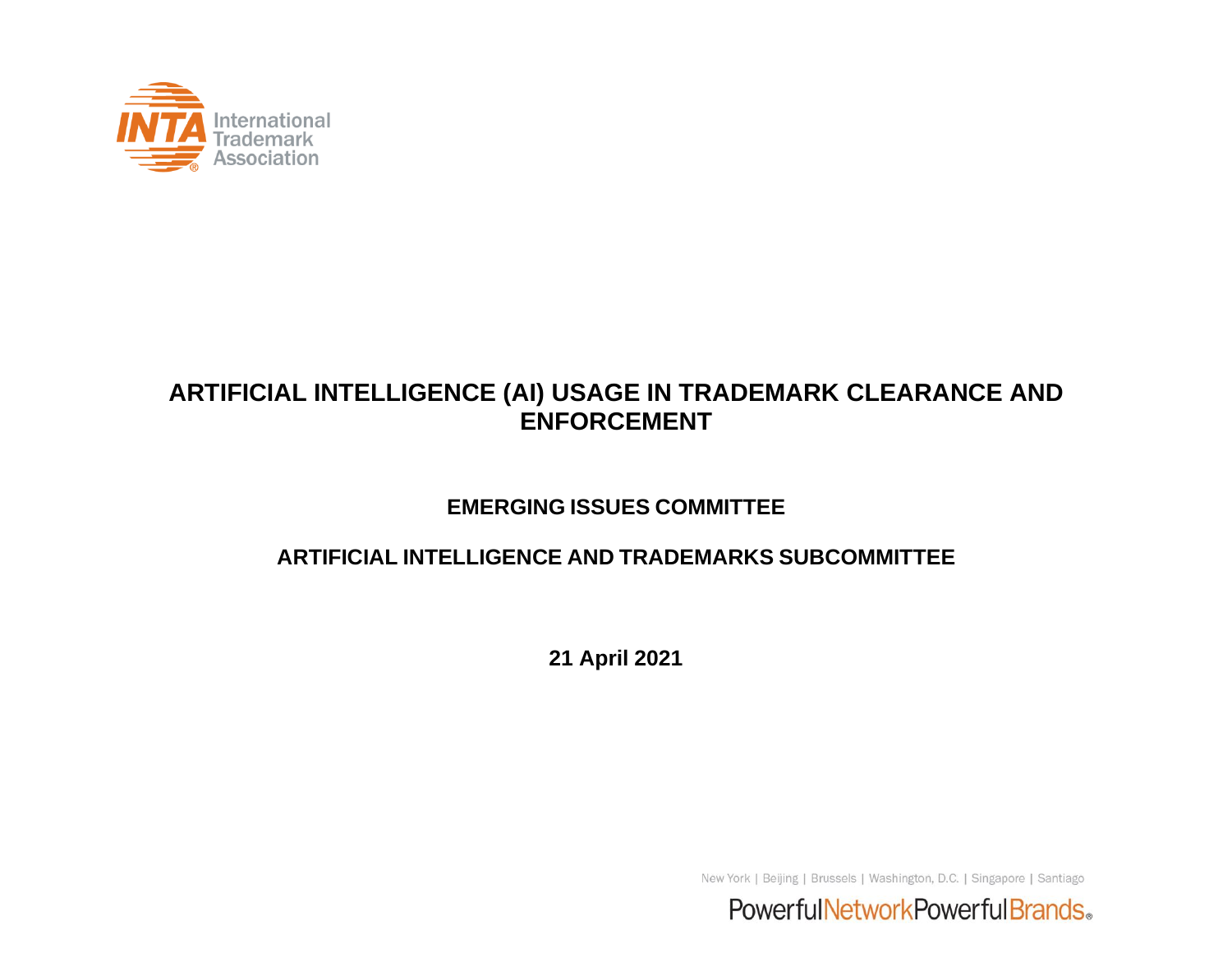According to a recent edition of the *ABA Journal*, law school technology programs are proliferating as the need to address legal issues created by technology becomes an increasingly important aspect of law firm representation and in-house positions with technology startup companies.<sup>1</sup> Moreover, on August 12, 2019, the ABA passed Resolution 112 urging courts and lawyers to address the emerging ethical and legal issues related to the usage of artificial intelligence in the practice of law. The Resolution provides that attorneys have a duty to identify the technology that is needed to effectively represent the client, as well as to determine if the use of such technology will improve service to the client:

*RESOLVED, That the American Bar Association urges courts and lawyers to address the emerging ethical and legal issues related to the usage of artificial intelligence ("AI") in the practice of law including: (1) bias, explainability, and transparency of automated decisions made by AI; (2) ethical and beneficial usage of AI; and (3) controls and oversight of AI and the vendors that provide AI*.

ABA Res. 112 (Aug. 2019).

The INTA Emerging Issues Committee's AI Subcommittee, Task Group 1, AI and clearance, and Task Group 2, AI and protection/enforcement, have undertaken to explore the practical aspects of AI as applied to trademark clearance and enforcement which are high liability areas in trademark practice for lawyers who must provide trustworthy advice and counsel at important stages of trademark portfolio management and brand development. The clearance and enforcement groups conducted interviews with vendors that provide clearance and/or enforcement services. Below are vendor charts that summarize each vendor's AI capabilities based upon our interviews.



<sup>1</sup> Stephanie Francis Ward and Jason Tashea, *Too Far Ahead of the Curve?*, ABA Journal, March 2019, at 36.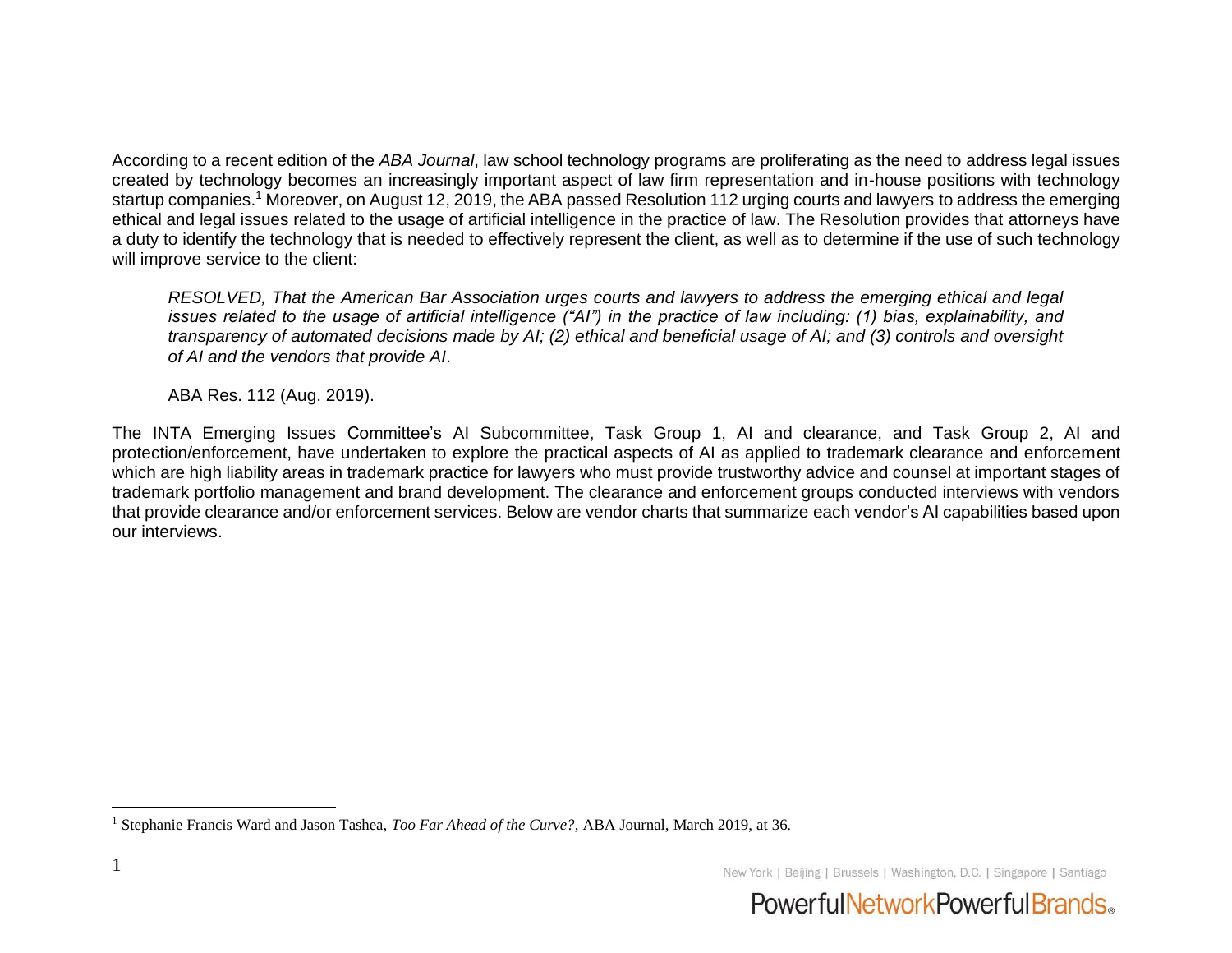#### **TRADEMARK CLEARANCE VENDORS<sup>2</sup>**

For AI clearance, the vendors that have been interviewed are Compumark/Clarivate, Corsearch, TMTKO, Markify, TrademarkNow, Fovea and Wilyfish. These vendors provide AI capabilities for trademark clearance that include machine-learning techniques informed by lawyer input. Specific tasks that are accomplished include name generation, image searching, conflicts analysis, office action analysis, scoring similarity of marks across government PTO and common law databases, and analysis of legal aggressiveness of competitors. Future AI capabilities will include risk analytics for trademark applications, trademark registry research, increasingly precise image algorithms, word splitting analysis, *i.e.*, identifying pieces of words to be analyzed separately on par with human capability, and multiple word trademark analysis.

| <b>Vendor Name and</b><br><b>Rep Interviewed</b> | <b>Al Current Capabilities</b>            | <b>Al Future/Intended Capabilities</b>    | <b>Requirements for</b><br>use of Al Features |
|--------------------------------------------------|-------------------------------------------|-------------------------------------------|-----------------------------------------------|
| <b>Compumark</b>                                 | Al has been integrated into all of        | One future direction is the focus on risk | Available for all                             |
| /Clarivate                                       | Compumark's platforms.                    | analytics for trademark applications.     | subscribers. Rates                            |
| www.compumark.com                                |                                           | Compumark recently acquired DARTS         | vary depending                                |
|                                                  | Clarivate has a name generator. It is     | IP                                        | upon volume.                                  |
| Sandra Ma, VP                                    | used by clients that are conducting       | which is an IP case law company. For      |                                               |
| <b>Trademark Vision, IPG</b>                     | clearance searches and are finding        | example, if there is a goods and          |                                               |
| Innovation & Research,                           | conflicts. The concept behind             | services issue, the program will pull     |                                               |
| <b>Clarivate Analytics</b>                       | the generator is to help select a new     | cases where one set of goods or           |                                               |
|                                                  | mark that meets certain criteria which is | services was rejected over another, and   |                                               |
|                                                  | then arrayed across already existing      | then compile statistics around            |                                               |
|                                                  | marks. Conflicts are more easily          | those comparables. Compu-mark is          |                                               |
|                                                  | resolved. The searcher provides the       | trying to train Compumark AI data with    |                                               |
|                                                  | general concept of what type of mark      | case law data. Also, they are             |                                               |

<sup>&</sup>lt;sup>2</sup> We are aware of the following additional trademark searching vendors but information on their AI capabilities was not attainable during our period of research for this report: [The Trademark Search Company;](http://www.thetrademarksearchcompany.com/) [SMD Group;](https://www.smd-group.info/home.aspx) [Marquesa Trade Mark Search Systems.](https://marquesa.net/)

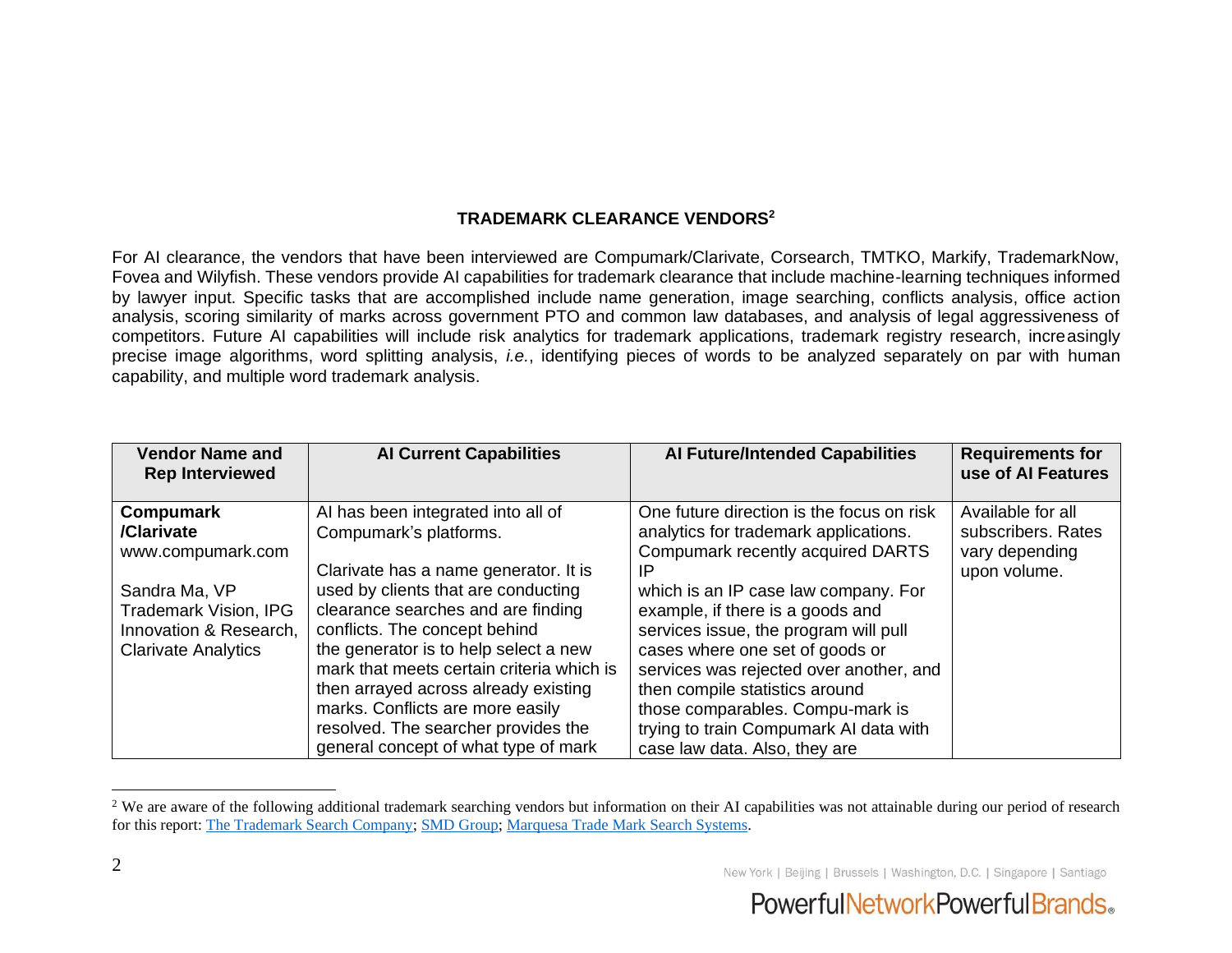| <b>Vendor Name and</b> | <b>Al Current Capabilities</b>                                                                                                                                  | <b>Al Future/Intended Capabilities</b>                                                                                                          | <b>Requirements for</b> |
|------------------------|-----------------------------------------------------------------------------------------------------------------------------------------------------------------|-------------------------------------------------------------------------------------------------------------------------------------------------|-------------------------|
| <b>Rep Interviewed</b> |                                                                                                                                                                 |                                                                                                                                                 | use of Al Features      |
|                        | they want, i.e., one that incorporates an<br>arrow, specific goods and services, and<br>then seeds the query with a concept<br>that is to be conveyed. The name | developing AI for trademark clearance.<br>The risk analytics will say how risky the<br>mark is and then quantify the risk with<br>actual cases. |                         |
|                        | generator, using natural language,<br>incorporates the general concepts, the<br>international classes, and the                                                  |                                                                                                                                                 |                         |
|                        | seeded suggestion for the mark (strong,<br>soft, young, old, aggressive) and filters<br>availability against trademark and                                      |                                                                                                                                                 |                         |
|                        | domain name registers. It is a<br>reimagining of how trademarks get<br>developed. The target audience is in-                                                    |                                                                                                                                                 |                         |
|                        | house legal and marketing<br>departments. TM go365 Word uses<br>natural language processing to break                                                            |                                                                                                                                                 |                         |
|                        | down a word to understand variations<br>and bring back smart results. TM go365<br>Image uses AI for machine learning                                            |                                                                                                                                                 |                         |
|                        | techniques instead of having to<br>understand Vienna Codes, US design<br>codes or key words to describe a                                                       |                                                                                                                                                 |                         |
|                        | picture. AI will find the most relevant<br>image based on the image uploaded for<br>both visual and contextual similarity.                                      |                                                                                                                                                 |                         |
|                        | Image searching is very difficult across<br>multiple jurisdictions because different<br>jurisdictions use different codes. The                                  |                                                                                                                                                 |                         |
|                        | database currently catalogs 189<br>jurisdictions. TM go365 Design uses AI<br>to run design patent and industrial                                                |                                                                                                                                                 |                         |
|                        | design searches in Europe. The                                                                                                                                  |                                                                                                                                                 |                         |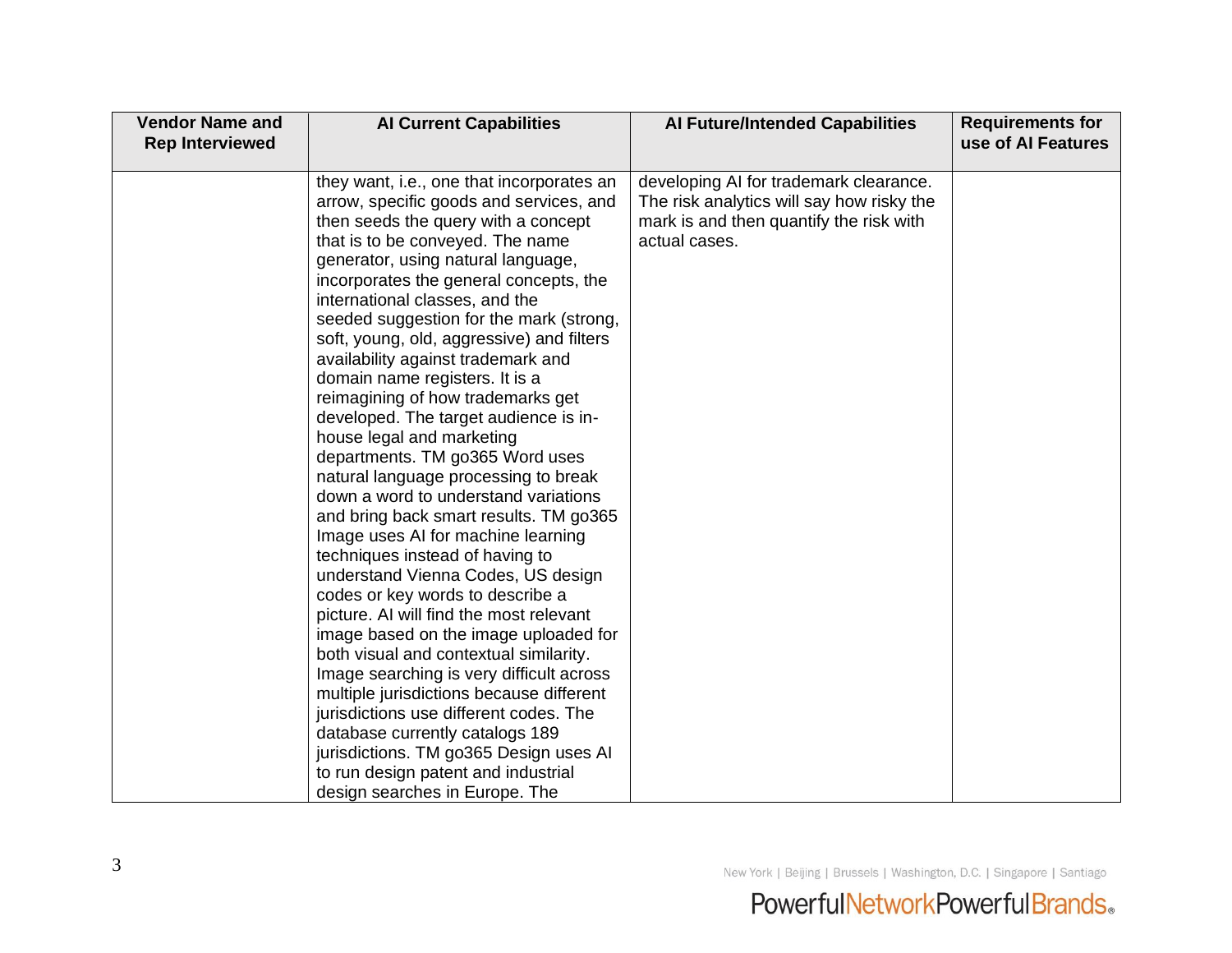| <b>Vendor Name and</b><br><b>Rep Interviewed</b>                              | <b>Al Current Capabilities</b>                                                                                                                                                                                                                                                                                                                                                                                                                                                                                                                                    | <b>Al Future/Intended Capabilities</b>                                                                                | <b>Requirements for</b><br>use of Al Features                                                                                                                                                                                                                                         |
|-------------------------------------------------------------------------------|-------------------------------------------------------------------------------------------------------------------------------------------------------------------------------------------------------------------------------------------------------------------------------------------------------------------------------------------------------------------------------------------------------------------------------------------------------------------------------------------------------------------------------------------------------------------|-----------------------------------------------------------------------------------------------------------------------|---------------------------------------------------------------------------------------------------------------------------------------------------------------------------------------------------------------------------------------------------------------------------------------|
|                                                                               | program currently incorporates prior art<br>from 23 jurisdictions.                                                                                                                                                                                                                                                                                                                                                                                                                                                                                                |                                                                                                                       |                                                                                                                                                                                                                                                                                       |
| <b>TMTKO</b><br>https://www.tmtko.com<br>Matt Schneller, Partner              | - Search: complementary mix of data-<br>aware intelligence and attorney-<br>developed rules identify relevant results<br>and compare risk levels.<br>- Office Action Analysis: uncovers prior<br>filings that overcame similar refusals to<br>the facts in the user's Office Action.<br>- ThorCheck: comparative data<br>analysis, finding evidence to push back<br>on 2(d) refusals on mark similarity or<br>goods/services relationship grounds.<br>- Data management: classification of<br>transfers, translations, etc.                                       | - Extend and improve existing research<br>tools, and expand types of ThorCheck<br>(registry-based evidence) research. | - Available to all<br>subscribers.<br>Monthly rate to use<br>the platform is \$250<br>per month or \$75<br>for a day pass.                                                                                                                                                            |
| <b>Markify</b><br>https://www.markify.co<br>m<br><b>Benoit Fallenius, CEO</b> | A. Word mark similarity: 1. Search built<br>on machine learning using data from<br>more than 1 million oppositions and 2(d)<br>citations. Accuracy of more than 99% of<br>all potential conflicts. 2. Ranking of<br>individual results the order of likelihood<br>of confusion. 3. Language adapted to all<br>major languages. B. Image mark<br>similarity (design marks/device marks).<br>1. Search built on a global trademark<br>image data set of 10 million marks.<br>Technology: deep learning/neural<br>networks. 2. Ranking based on<br>similarity level. | Develop even more precise image<br>algorithm to fully substitute Vienna<br>codes / Design codes.                      | <b>USA Algorithm</b><br><b>Based Searches</b><br>(incorporates<br>machine<br>learning/Al<br>technology):<br>\$129 per report<br>(pricing for 5<br>classes and<br>includes federal<br>and common law<br>searches such as<br>web images and<br>social images).<br>Also participate in a |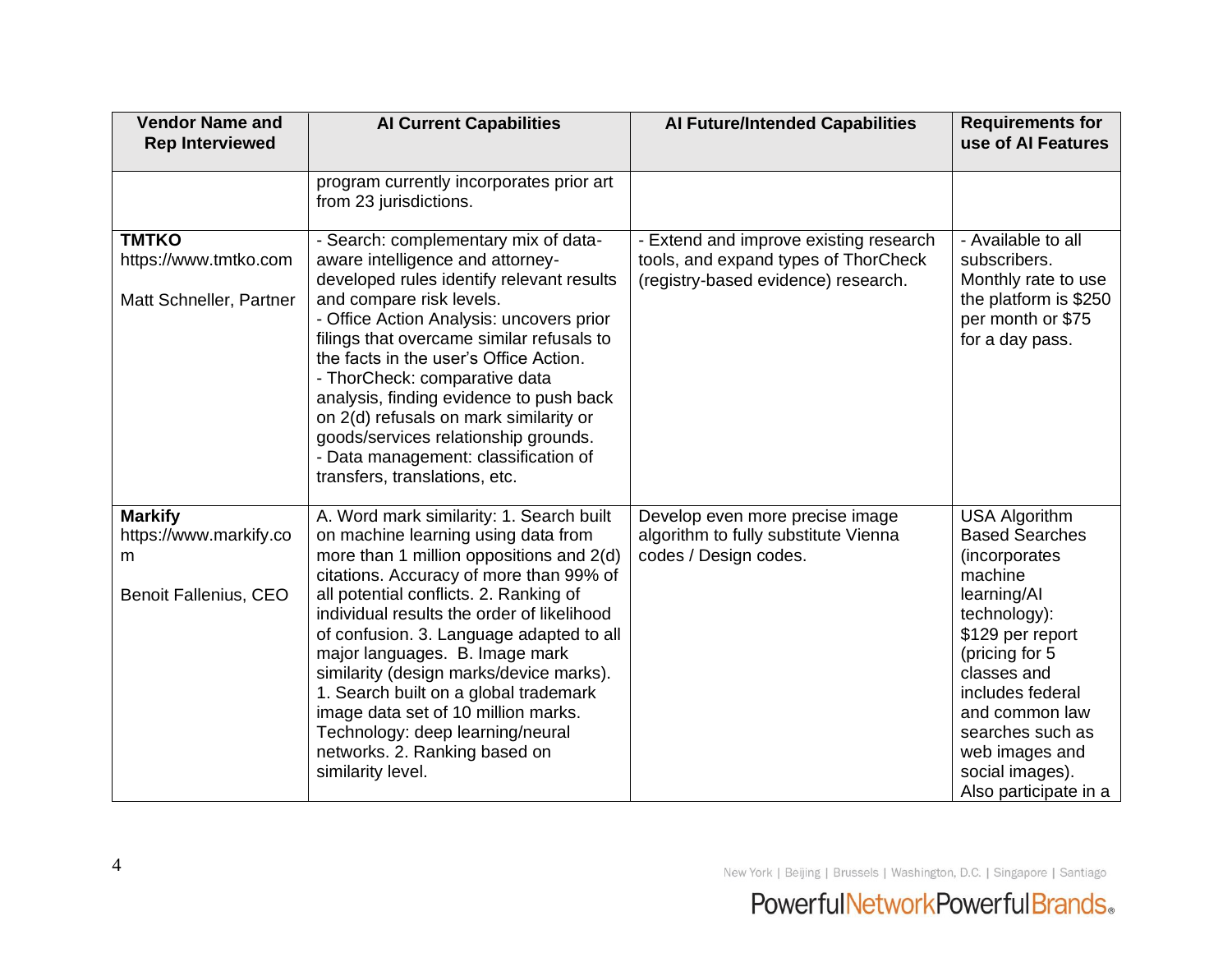| <b>Vendor Name and</b><br><b>Rep Interviewed</b>                                                                                      | <b>Al Current Capabilities</b>                                                                                                                                                                                                                                                                                                                                                                                | <b>Al Future/Intended Capabilities</b>                                                                                                                                                                                                                                                                                                                                                                                   | <b>Requirements for</b><br>use of AI Features                                                                                                                                            |
|---------------------------------------------------------------------------------------------------------------------------------------|---------------------------------------------------------------------------------------------------------------------------------------------------------------------------------------------------------------------------------------------------------------------------------------------------------------------------------------------------------------------------------------------------------------|--------------------------------------------------------------------------------------------------------------------------------------------------------------------------------------------------------------------------------------------------------------------------------------------------------------------------------------------------------------------------------------------------------------------------|------------------------------------------------------------------------------------------------------------------------------------------------------------------------------------------|
|                                                                                                                                       |                                                                                                                                                                                                                                                                                                                                                                                                               |                                                                                                                                                                                                                                                                                                                                                                                                                          | 30 minute online<br>demo.                                                                                                                                                                |
| TrademarkNow*<br>https://www.trademark<br>now.com<br>Charlie Hill, our Head<br>of Product and also<br><b>INTA</b> committee<br>member | The purpose of TrademarkNow's AI is<br>to score the similarity between<br>trademarks, in order to save lawyers<br>time in processing trademark searches.<br>TrademarkNow's AI engine has been in<br>the marketplace for eight years, and<br>was in development (in an academic<br>context, at the University of Helsinki) for<br>about a decade prior to that. It's a<br>hybrid AI system, incorporating both | At this point in our history, there really is<br>just tweaking going on to improve the<br>Al's performance in different scenarios.<br>One such area is in improved "word<br>splitting" - identifying pieces of words as<br>a human being would, so that those<br>pieces can be analyzed separately in a<br>proper way. Another is improving<br>performance in multi-word marks, e.g.<br>cases where "multiple weak words | Al Clearance<br>Search:<br>\$129.99/search.<br>TrademarkNow's AI<br>search platform<br>looks across your<br>choice of 10<br>country registries,<br>web and common<br>law data, to safely |
| *During the preparation<br>of this report,<br>Corsearch acquired<br>TrademarkNow.                                                     | expert systems (where the machine is<br>taught a series of rules for how to<br>handle different situations by real life<br>trademark lawyers) and machine<br>learning neural networks (where the                                                                                                                                                                                                              | make a strong trademark together" in<br>different industries. These are hard<br>problems that take lots and lots of<br>examples for the AI to "learn" and thus<br>improve.                                                                                                                                                                                                                                               | find all similar<br>trademarks.<br>Results can be in<br>seconds.                                                                                                                         |
| Therefore, this<br>information should be<br>read in conjunction with<br>the information on<br>Corsearch.                              | machine is taught to teach itself, based<br>on identifying patterns in the training<br>data it is fed during development, and<br>then by real life experience, such that<br>the machine's performance as judged<br>by trademark lawyers will improve over<br>time).                                                                                                                                           |                                                                                                                                                                                                                                                                                                                                                                                                                          | Really, just a<br>subscription to<br>TrademarkNow (or,<br>the purchase of a<br>single AI clearance<br>search via our<br>online store). The<br>beauty of AI is that                       |
|                                                                                                                                       | TrademarkNow's AI has multiple<br>components that tackle the task of<br>scoring trademark similarity. First, their<br>Clearance Search product,<br>NameCheck, built on top of the AI<br>engine, takes the user's query (a new<br>trademark name, product types or                                                                                                                                             |                                                                                                                                                                                                                                                                                                                                                                                                                          | the user shouldn't<br>have to do much to<br>realize the benefits<br>- he/she is<br>benefitting from the<br>expertise built into<br>the system over                                       |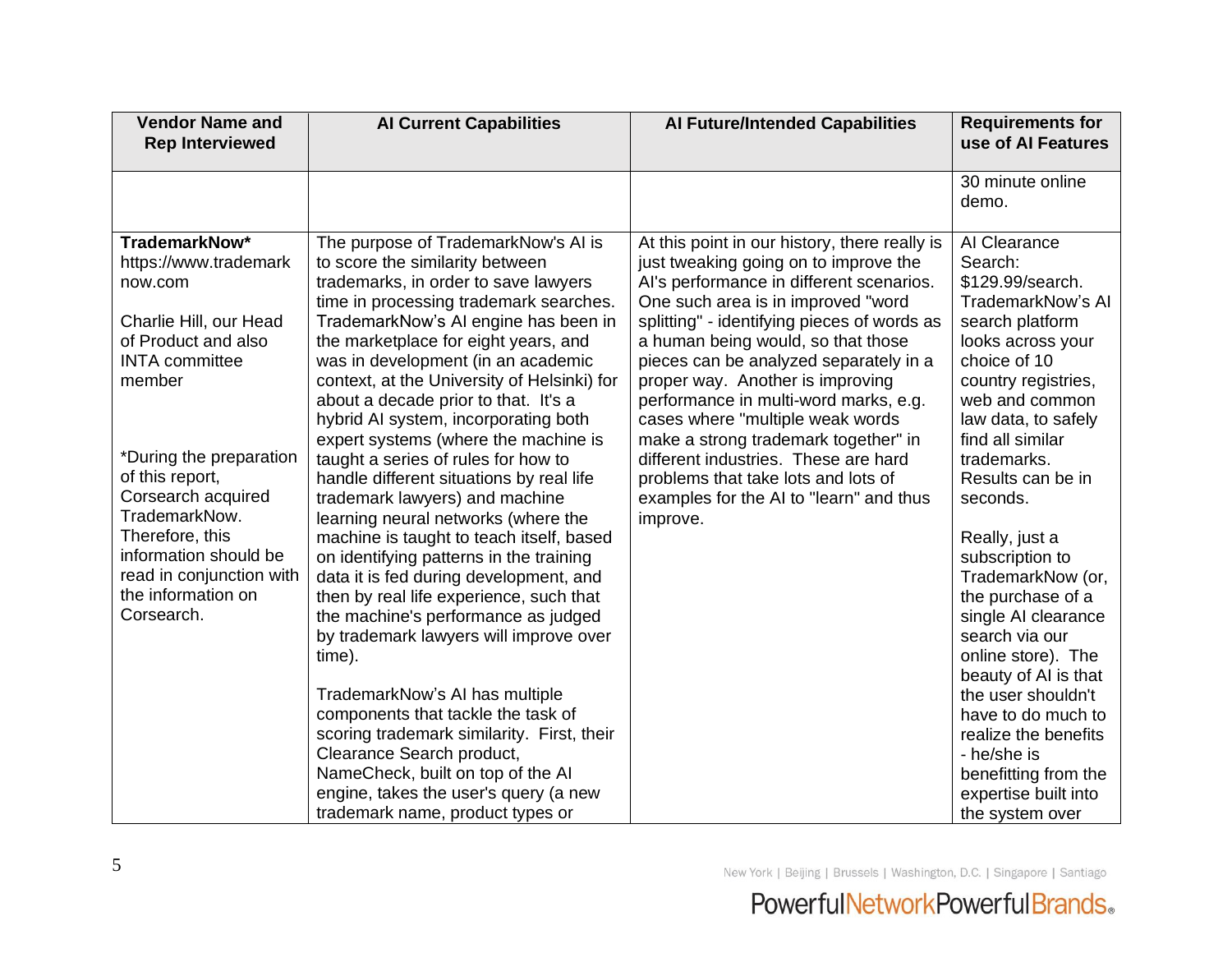| <b>Vendor Name and</b><br><b>Rep Interviewed</b> | <b>Al Current Capabilities</b>                                                                                                                                                                                                                                                                                                                                                                                                                                                                                                                                                                                                                                                                                                                                                                                                                                                                                                                                                                                              | <b>Al Future/Intended Capabilities</b> | <b>Requirements for</b><br>use of AI Features                                                                                |
|--------------------------------------------------|-----------------------------------------------------------------------------------------------------------------------------------------------------------------------------------------------------------------------------------------------------------------------------------------------------------------------------------------------------------------------------------------------------------------------------------------------------------------------------------------------------------------------------------------------------------------------------------------------------------------------------------------------------------------------------------------------------------------------------------------------------------------------------------------------------------------------------------------------------------------------------------------------------------------------------------------------------------------------------------------------------------------------------|----------------------------------------|------------------------------------------------------------------------------------------------------------------------------|
|                                                  | classes, and intended regions) as a<br>starting point. From there, it looks at<br>the languages spoken in the regions in<br>which the user's product will be<br>launched and tries to determine if the<br>user has entered real words, or parts of<br>words (prefixes, suffixes, stems, etc.), in<br>those languages. It will then look at the<br>commonness of those words in the<br>user's product types in those regions, to<br>determine what we call the "brand<br>strength" of the different pieces of the<br>user's name - words that are more<br>distinctive and less descriptive are<br>considered stronger. The AI then looks<br>at the pool of existing trademarks<br>across both government PTO and<br>common law databases relevant to the<br>user's query ("search targets"), and<br>begins to score the similarity of the<br>user's mark versus all others in four<br>different ways: by look (visual<br>similarity), sound (phonetic similarity),<br>meaning (semantic similarity) and<br>product distance. |                                        | time, and from the<br>thousands of prior<br>examples that other<br>users have already<br>given the machine<br>to learn from. |
|                                                  | Finally, the AI looks at known<br>competitors (from the user's product<br>types), absolute grounds for rejection,<br>and the "legal aggressiveness" of the<br>different potential opponents, and<br>includes these in the search results -<br>and builds a report of search results for                                                                                                                                                                                                                                                                                                                                                                                                                                                                                                                                                                                                                                                                                                                                     |                                        |                                                                                                                              |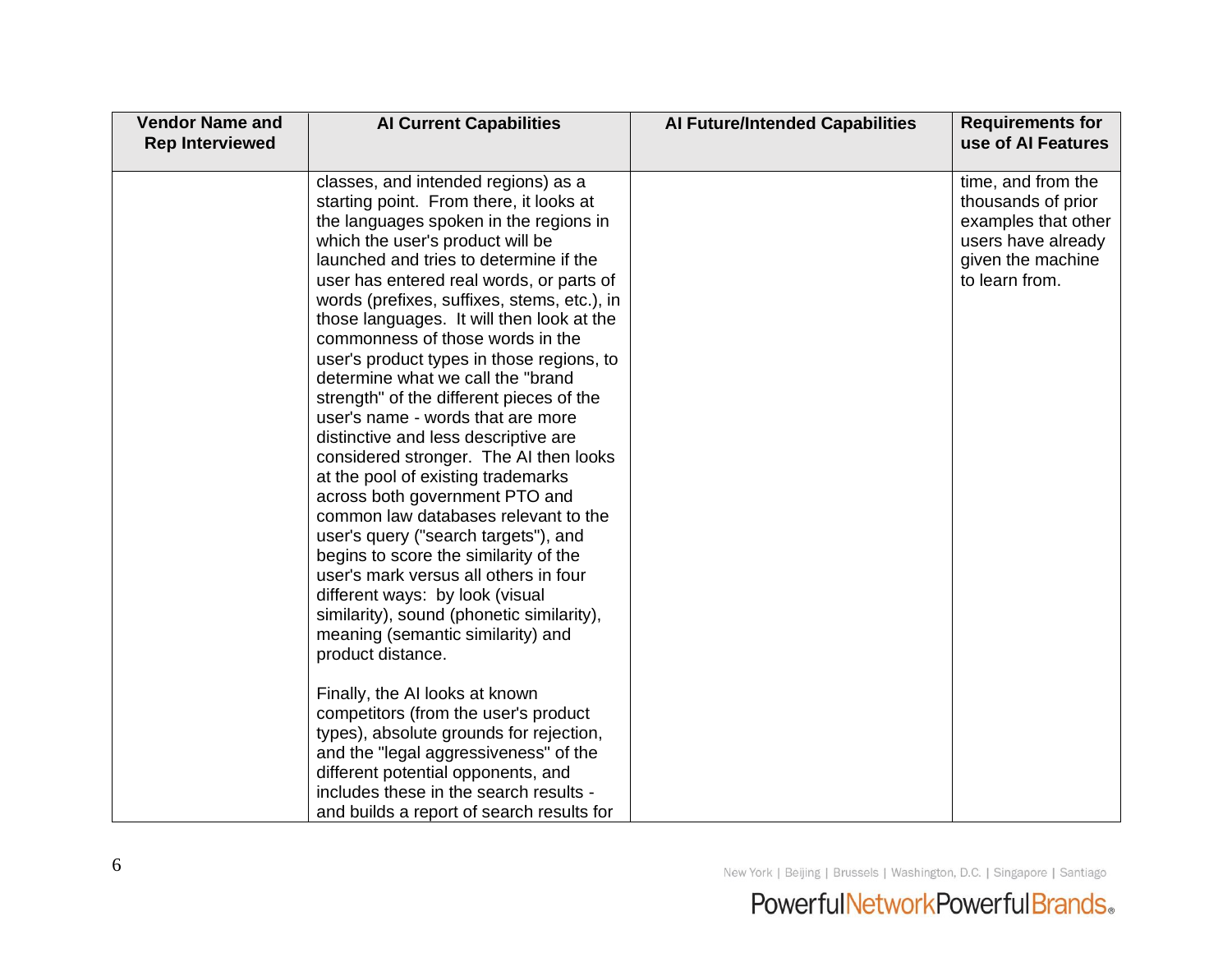| <b>Vendor Name and</b><br><b>Rep Interviewed</b>                                                   | <b>Al Current Capabilities</b>                                                                                                                                                                                                                                                                                                                                                                                                                                                                                                                                                                                                                                                                            | <b>Al Future/Intended Capabilities</b> | <b>Requirements for</b><br>use of AI Features                                                 |
|----------------------------------------------------------------------------------------------------|-----------------------------------------------------------------------------------------------------------------------------------------------------------------------------------------------------------------------------------------------------------------------------------------------------------------------------------------------------------------------------------------------------------------------------------------------------------------------------------------------------------------------------------------------------------------------------------------------------------------------------------------------------------------------------------------------------------|----------------------------------------|-----------------------------------------------------------------------------------------------|
|                                                                                                    | the user.<br>As with a Google search, the report is<br>deceptively simple looking - just a list of<br>relevant trademark results listed in<br>decreasing order of similarity, with<br>everything baked into the similarity<br>score (shown at the left hand side). But<br>within these scores there's a lot going<br>on under the hood, which the user can<br>basically ignore.                                                                                                                                                                                                                                                                                                                           |                                        |                                                                                               |
| <b>Fovea</b><br>https://www.foveaip.co<br>m/en<br><b>Brent Raymond;</b><br><b>Patrice Vekemans</b> | https://youtu.be/9bgT2Sn3NS4<br>Offers worldwide image searching<br>through AI. Can upload an image and it<br>searches the image for similarity,<br>accessing worldwide updated and<br>searchable data covering more than<br>130 million records. Transliterated from<br>various scripts to Latin characters; All<br>data translated to English. Queries are<br>structured according to 40 criteria for an<br>expert search. The AI orders the results<br>from most to least relevant. Algorithms<br>propose search strategy; search<br>strategy can be manually adapted if<br>needed.<br>Also uses AI for word mark similarity;<br>can set alerts and search analytics, i.e.<br>competitive filing info. |                                        | Flat fee<br>subscriptions - not<br>per usage unless<br>want some extra<br>features a la carte |

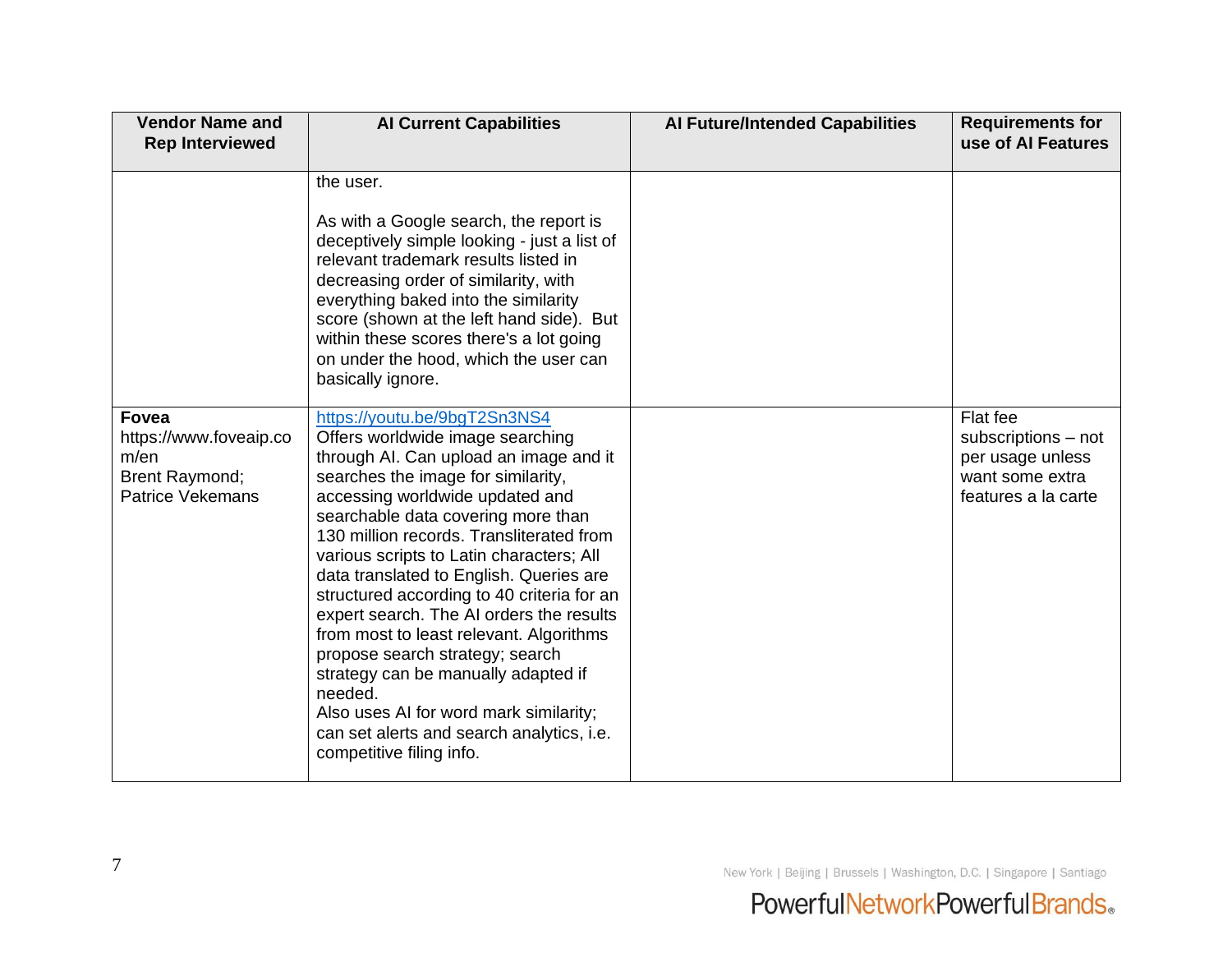| <b>Vendor Name and</b><br><b>Rep Interviewed</b>         | <b>Al Current Capabilities</b>                                                                                                                                                                                                                                                                                                                                                                                                                                                                                                                                                                                                                                                                                                                                                                                                                                                                                                                                                                                                                                                      | <b>Al Future/Intended Capabilities</b>                                                                                                                                                                                                                                                                                                                      | <b>Requirements for</b><br>use of AI Features                                                                                      |
|----------------------------------------------------------|-------------------------------------------------------------------------------------------------------------------------------------------------------------------------------------------------------------------------------------------------------------------------------------------------------------------------------------------------------------------------------------------------------------------------------------------------------------------------------------------------------------------------------------------------------------------------------------------------------------------------------------------------------------------------------------------------------------------------------------------------------------------------------------------------------------------------------------------------------------------------------------------------------------------------------------------------------------------------------------------------------------------------------------------------------------------------------------|-------------------------------------------------------------------------------------------------------------------------------------------------------------------------------------------------------------------------------------------------------------------------------------------------------------------------------------------------------------|------------------------------------------------------------------------------------------------------------------------------------|
| <b>WilyFish</b><br>Stevan Lieberman<br>www.wilyfish.com/ | From website: "WilyFish allows all<br>registered users to search the United<br>States Trademark Office database for<br>free ordering the results using AI to find<br>confusingly similar marks. Leverages AI<br>and a continuous crawl to find your<br>brand across the Internet."<br>From Stevan's email: "we try to take<br>the guess work out of confusingly<br>similar using AI and the AI learns how<br>the user works and what is important to<br>them over time and pushes those things<br>to the top based on the users patterns."<br>Telephone call: Uses AI throughout<br>system for image searching, internet<br>monitoring (next tab) and USPTO TESS<br>searching. WilyFish downloaded the<br>entire USPTO database. AI offers multi-<br>layer searching and develops rules<br>based upon users' usage to tailor<br>results according to rules set by user.<br>Can conduct ongoing searches; create<br>"folders" which are based on actions<br>such as a letter or report to a client or a<br>C&D letter to a competitor; can operate<br>like a case management system. | Coming out with new image searching -<br>more advanced algorithm; fine tuning<br>programming. A next step is to develop<br>international searching - cannot<br>download the whole database of WIPO<br>or EU like USPTO so needs to rely on<br>using the API, which limits functionality.<br>Also coming out with new workflows<br>and subscription options. | The subscription<br>fees are monthly<br>flat rates ranging<br>from \$35 to \$250<br>and each user can<br>try 150 searches<br>free. |

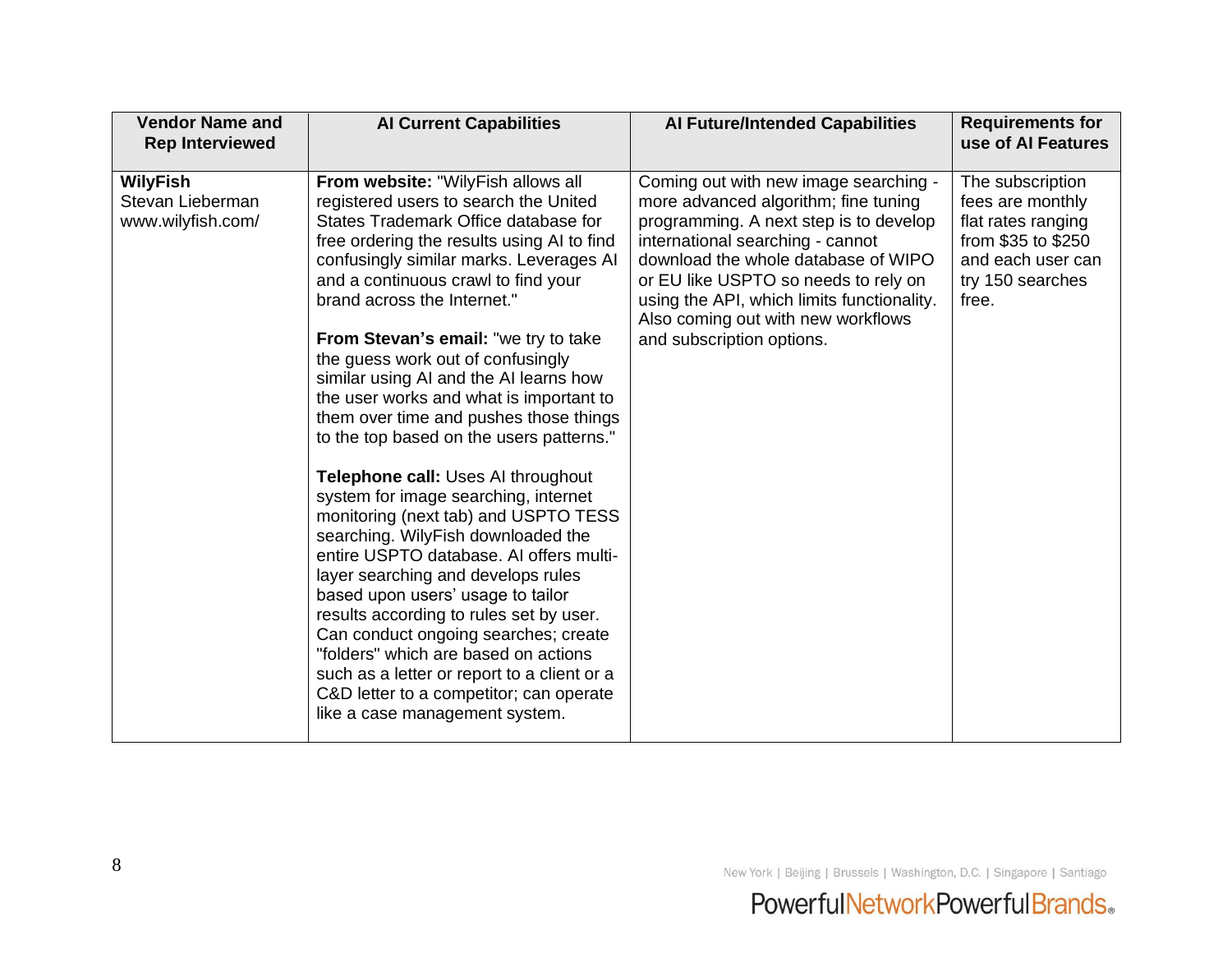| <b>Vendor Name and</b><br><b>Rep Interviewed</b> | <b>Al Current Capabilities</b>                                                                                                                                                                                                                                                                                                                                                                                                                                                                                                                                                                                                                                                                                                                                                                                                                                                                                                                                                                                                                                                                                                                             | <b>Al Future/Intended Capabilities</b> | <b>Requirements for</b><br>use of AI Features                                                                                                                  |
|--------------------------------------------------|------------------------------------------------------------------------------------------------------------------------------------------------------------------------------------------------------------------------------------------------------------------------------------------------------------------------------------------------------------------------------------------------------------------------------------------------------------------------------------------------------------------------------------------------------------------------------------------------------------------------------------------------------------------------------------------------------------------------------------------------------------------------------------------------------------------------------------------------------------------------------------------------------------------------------------------------------------------------------------------------------------------------------------------------------------------------------------------------------------------------------------------------------------|----------------------------------------|----------------------------------------------------------------------------------------------------------------------------------------------------------------|
| <b>Corsearch</b><br>https://corsearch.com/       | The purpose of AI that is used in our<br>clearance searching is to score the<br>similarity between trademarks, in order<br>to save time and effort in processing<br>trademark queries and/or searches.<br>Corsearch uses AI that has been<br>developed over several years in<br>engines that support the screening and<br>search business, including the recent<br>addition of Trademark Now business.<br>The AI system, incorporates both expert<br>systems (where the machine is taught a<br>series of rules for how to handle<br>different situations) and machine<br>learning neural networks (where the<br>machine is taught to teach itself, based<br>on identifying patterns in the training<br>data it is fed during development, and<br>then by real life experience, such that<br>the machine's performance as judged<br>by users will improve over time).<br>The AI that supports some of the<br>Corsearch services has multiple<br>components that also tackle the task of<br>scoring trademark similarity and<br>prioritizing the order in which results are<br>delivered utilizing many specific factors<br>to replicate industry expertise. |                                        | The requirements<br>for use of AI<br>features would be<br>utilization of the<br>Corsearch services<br>in which AI is<br>utilized for the<br>product offerings. |

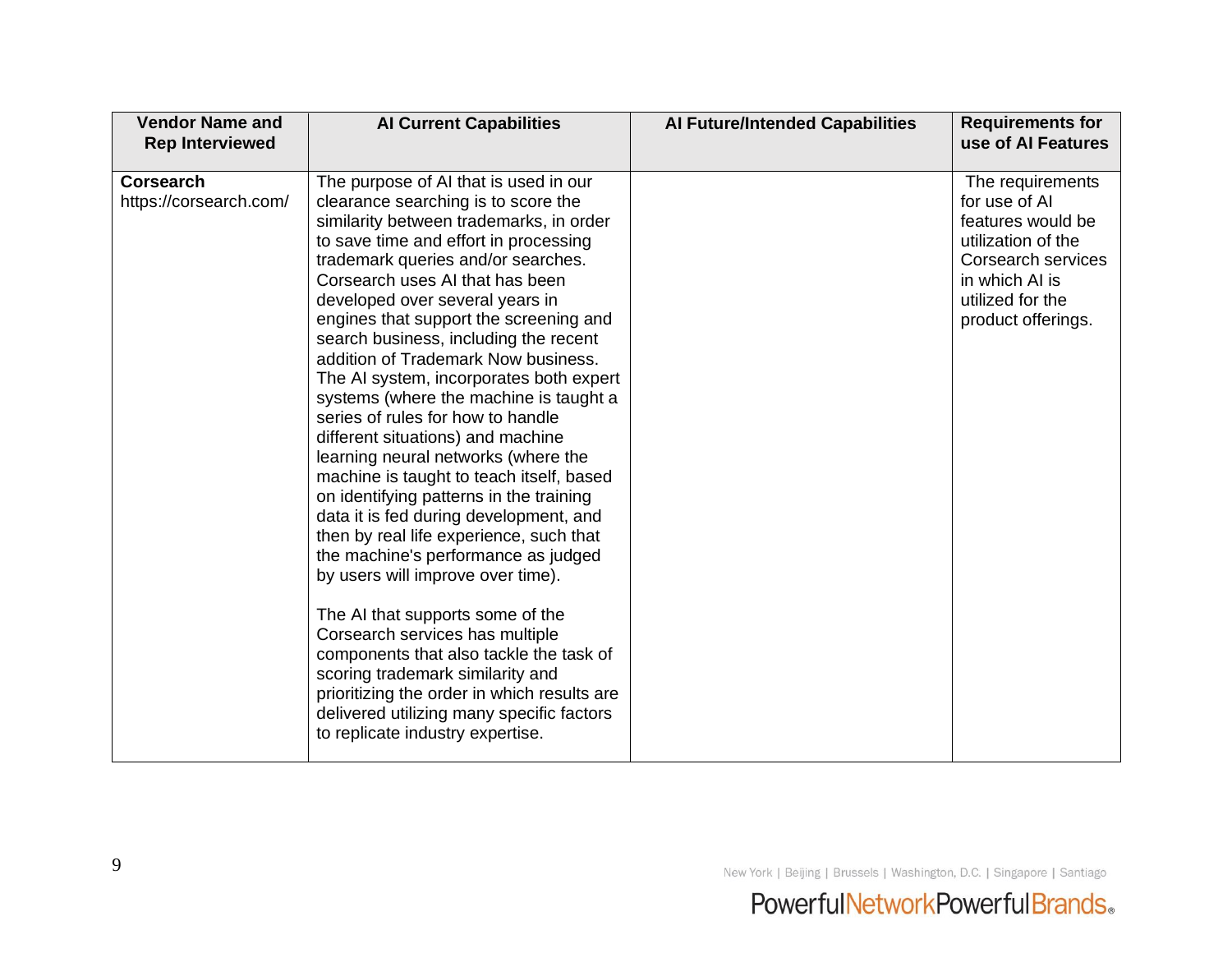#### **TRADEMARK ENFORCEMENT /WATCH VENDORS<sup>3</sup>**

For AI enforcement, the vendors that have been interviewed are TMTKO, Markify, TrademarkNow (recently acquired by Corsearch), Corsearch, Darts-IP (recently acquired by Clarivate), and Wilyfish. The Vendors discussed current capabilities that include automated website analysis for trademark and counterfeit protection, global watch analysis, machine learning of opposition citations for potential conflicts, international languages, extraction of data from legal documents such as legal issues and names of parties, internet monitoring with automated cease and desist letters, and client training on these functions. Future capabilities mirror those for clearance with an emphasis on greater customization.



<sup>&</sup>lt;sup>3</sup> We are aware of the following additional trademark watching and enforcement vendors but information on their AI capabilities was not attainable during our period of research for this report or the company reported not having AI capability: Compumark/Clarivate and Marksmen (Compumark referred us to Marksmen for their watching and enforcement and Marksmen reported not yet using AI in its services); Towergate Software; [CheckMark Network;](https://www.checkmarknetwork.com/) [CSC;](https://www.cscdigitalbrand.services/) SMD Group; [AppDetex;](http://www.appdetex.com/) [CounterFind;](about:blank) [OpSec Security;](http://www.opsecsecurity.com/) [Questel \(Orbit Trademark!\);](https://www.questel.com/software/ipbi/orbit-trademark) [Safenames;](http://www.safenames.net/) [Seraphin.legal;](https://seraphin.legal/) [Hyperlex.](https://hyperlex.ai/)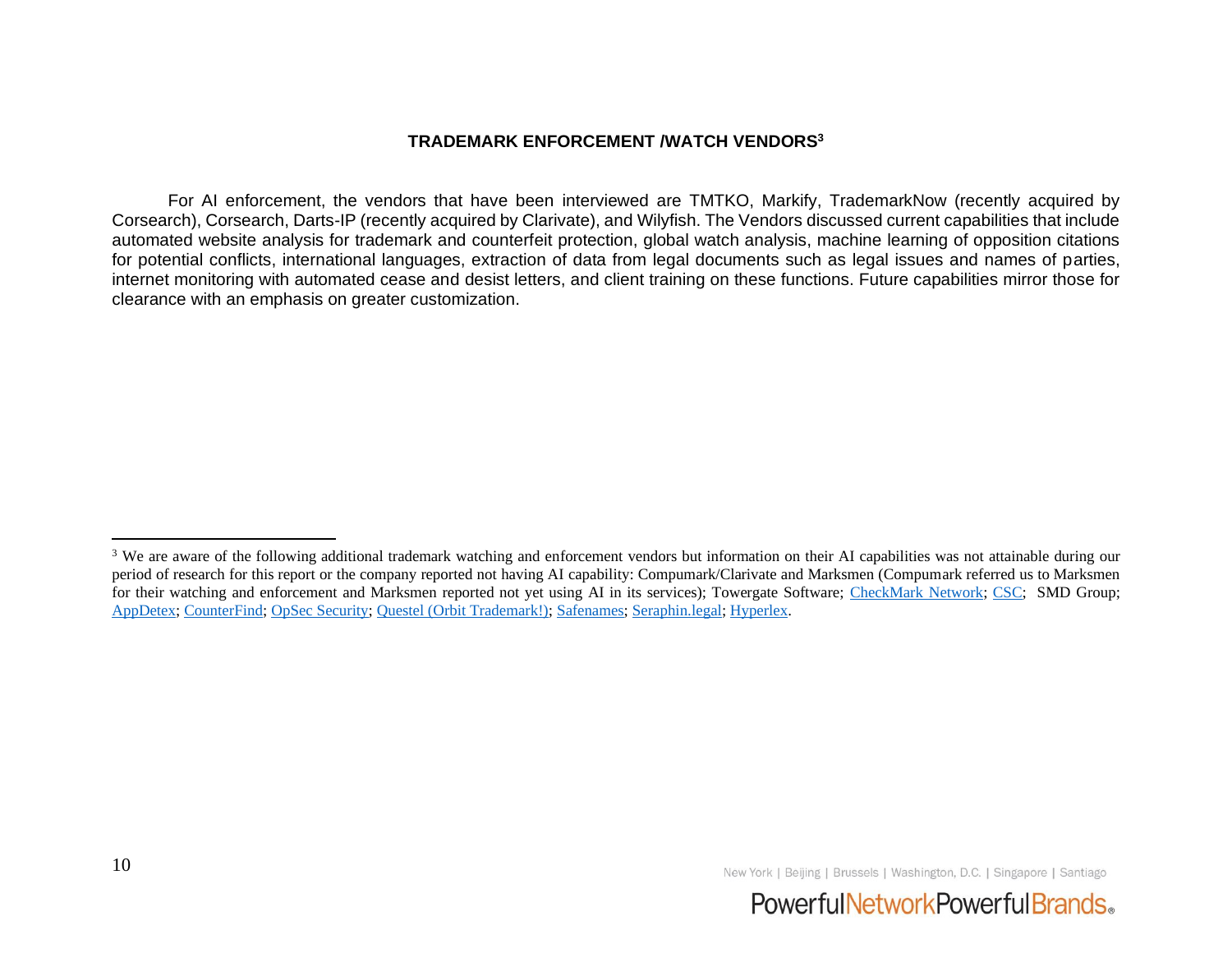| <b>Vendor Name and Rep</b><br><b>Interviewed</b>                                                           | <b>Al Current Capabilities</b>                                                                                                                                                                                                                                                                                                                                                                                                                                                                                                                                                                                                                                                                                                                            | <b>AI</b><br><b>Future/Intended</b><br><b>Capabilities</b>          | <b>Requirements for use of</b><br><b>Al Features</b> | <b>Additional Comments</b> |
|------------------------------------------------------------------------------------------------------------|-----------------------------------------------------------------------------------------------------------------------------------------------------------------------------------------------------------------------------------------------------------------------------------------------------------------------------------------------------------------------------------------------------------------------------------------------------------------------------------------------------------------------------------------------------------------------------------------------------------------------------------------------------------------------------------------------------------------------------------------------------------|---------------------------------------------------------------------|------------------------------------------------------|----------------------------|
| <b>Markify</b><br>https://www.markify.com<br><b>Benoit Fallenius</b>                                       | According to website, uses<br>trademark similarity algorithm for<br>watch service activities; see<br>additional information on clearance<br>page<br>A. Word marks: 1. Trademark watch<br>built on machine learning using data<br>from more than 1 million oppositions<br>and 2(d) citations. Accuracy of more<br>than 99% of all potential conflicts. 2.<br>Ranking of individual results in the<br>order of likelihood of confusion. 3.<br>Language adapted to all major<br>languages. B. Image marks (design<br>marks/device marks). 1. Trademark<br>watch of design marks/device<br>marks built on a global trademark<br>image data set of 10 million marks.<br>Technology: deep learning/neural<br>networks. 2. Ranking based on<br>similarity level. | Online brand<br>monitoring built on<br>machine learning<br>$(ML)$ . | Participate in a 30 minute<br>online demo            |                            |
| <b>BrandShield</b><br>https://www.brandshield.c<br><sub>om</sub><br>Itai Galmor, VP Marketing<br>and Sales | Website references automated<br>processes for trademark and<br>counterfeit protection activities;<br>references AI technology in other<br>areas (anti-phishing product)                                                                                                                                                                                                                                                                                                                                                                                                                                                                                                                                                                                   |                                                                     |                                                      |                            |

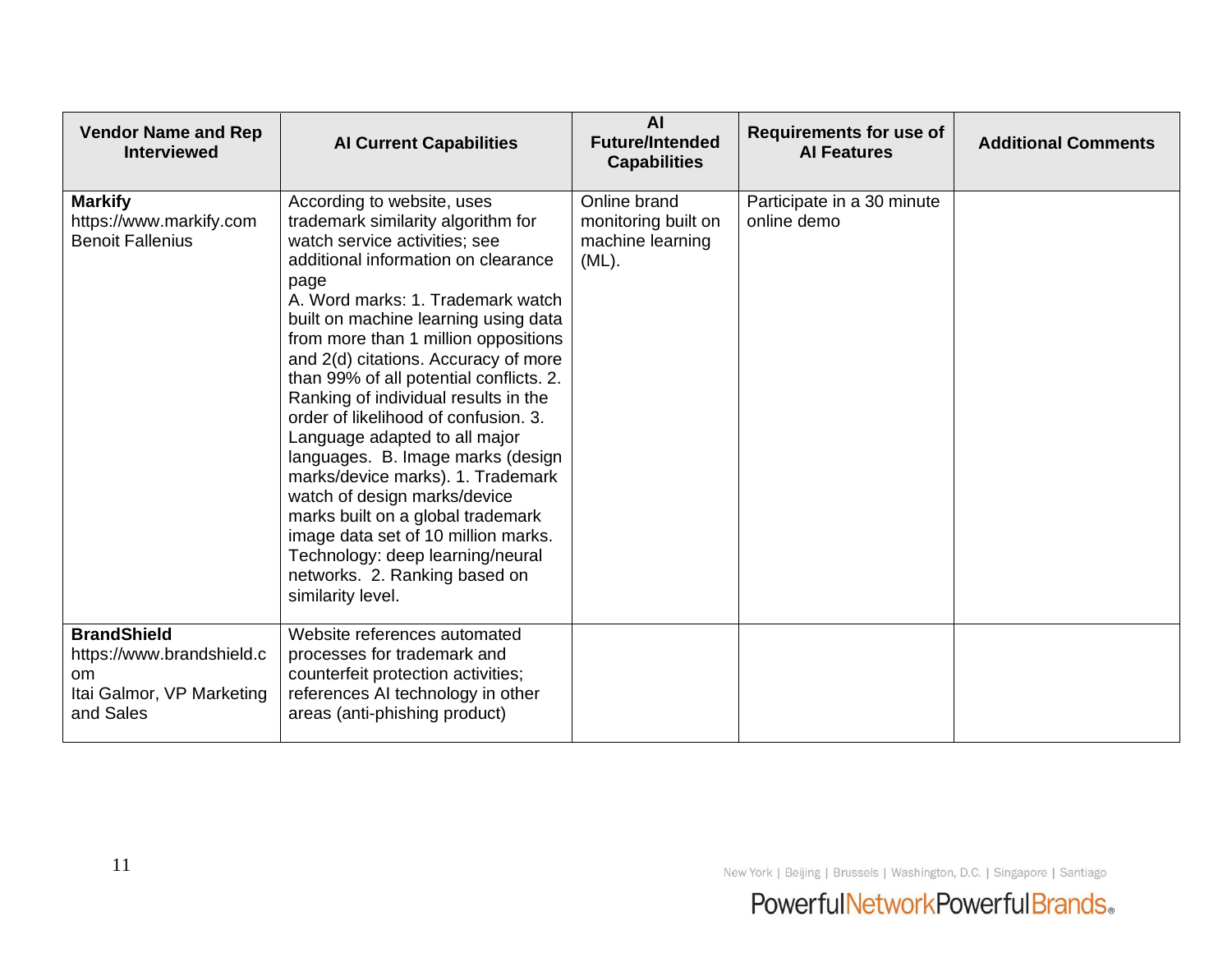| <b>Vendor Name and Rep</b><br><b>Interviewed</b>                 | <b>Al Current Capabilities</b>                                                                                                                         | AI<br><b>Future/Intended</b><br><b>Capabilities</b> | <b>Requirements for use of</b><br><b>Al Features</b>     | <b>Additional Comments</b> |
|------------------------------------------------------------------|--------------------------------------------------------------------------------------------------------------------------------------------------------|-----------------------------------------------------|----------------------------------------------------------|----------------------------|
| <b>TMTKO</b><br>https://www.tmtko.com<br>Matt Schneller, Partner | - Watch: derived from the search<br>capabilities described above.<br>- ThorCheck: see above; supports<br>use in TTAB proceedings and other<br>disputes | - Extend and<br>improve existing<br>tools           | - Unlimited watch is<br>available to all<br>subscribers. |                            |

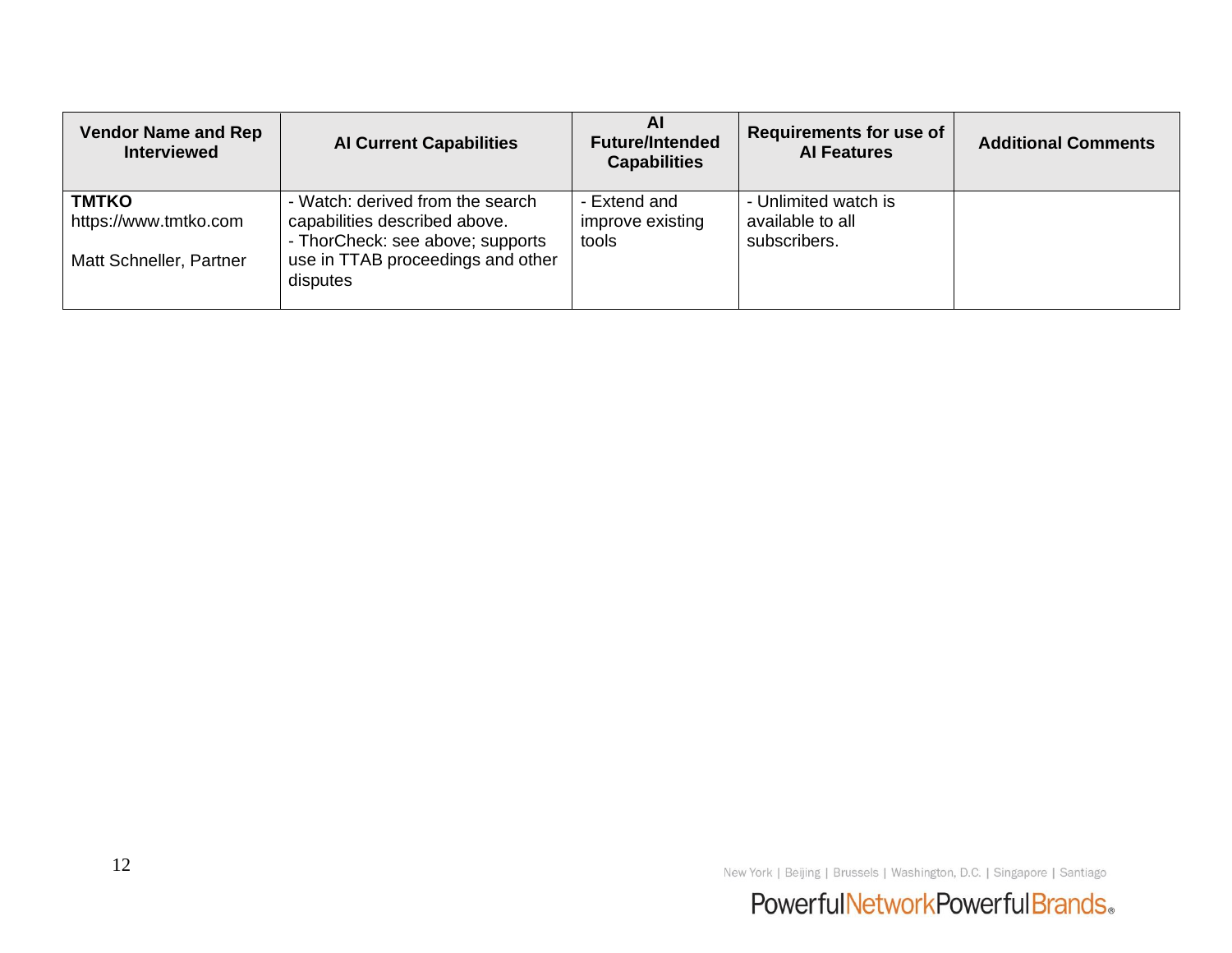| <b>Vendor Name and Rep</b><br><b>Interviewed</b>                                                                                  | <b>Al Current Capabilities</b>                                                                                                                                                                                                                                                                                                                                                                                                                                                                                                                                                                                                                                                                                                                                                                                                                            | <b>AI</b><br><b>Future/Intended</b><br><b>Capabilities</b>                                                                                                                                                                                                                                                                                                                                                               | <b>Requirements for use of</b><br><b>Al Features</b>                                                                                                                                                                                                                                                                                                                                                                                                                    | <b>Additional Comments</b> |
|-----------------------------------------------------------------------------------------------------------------------------------|-----------------------------------------------------------------------------------------------------------------------------------------------------------------------------------------------------------------------------------------------------------------------------------------------------------------------------------------------------------------------------------------------------------------------------------------------------------------------------------------------------------------------------------------------------------------------------------------------------------------------------------------------------------------------------------------------------------------------------------------------------------------------------------------------------------------------------------------------------------|--------------------------------------------------------------------------------------------------------------------------------------------------------------------------------------------------------------------------------------------------------------------------------------------------------------------------------------------------------------------------------------------------------------------------|-------------------------------------------------------------------------------------------------------------------------------------------------------------------------------------------------------------------------------------------------------------------------------------------------------------------------------------------------------------------------------------------------------------------------------------------------------------------------|----------------------------|
| <b>TrademarkNow</b><br>https://www.trademarkno<br>w.com<br>Charlie Hill, our Head of<br>Product and also INTA<br>committee member | Our trademark watching product,<br>NameWatch, is built on the same AI<br>engine as NameCheck. In this<br>case, though, it is running the<br>search in reverse - taking all the<br>new marks listed in those registries<br>the user cares about as a starting<br>point, and comparing these against<br>the user's own brands to score<br>similarities. The benefit that the AI<br>really delivers for the user with<br>watching, of course, is the scope: it<br>can instantly compare thousands of<br>newly-added marks from around the<br>world, and sift through just the ones<br>that are similar enough to be of<br>concern for inclusion as watch<br>notices (and in particular, opposable<br>watch notices). This allows our<br>clients to watch many more of the<br>marks in their portfolio cost-<br>effectively than was ever possible<br>before. | With respect to the<br>AI itself, really the<br>same set of issues<br>as with Trademark<br>Clearance, above.<br>Our main<br>improvements with<br>NameWatch over<br>the next year will<br>be related to<br>customizing the<br>setup of your<br>Watches - being<br>able to set who on<br>your team watches<br>which marks, in<br>which business<br>units and regions,<br>how often and to<br>what degree of<br>similarity. | To set up a Watch in our<br>system, the user must<br>first build and confirm<br>his/her organization's<br>portfolio of trademarks<br>across different regions.<br>This is semi-automated,<br>using company and<br>subsidiary/business unit<br>name similarities and<br>corporate trees to set up<br>initial proposed portfolios<br>for the user. But this<br>must be confirmed by the<br>client in order to confirm<br>accuracy of the marks<br>that should be watched. |                            |

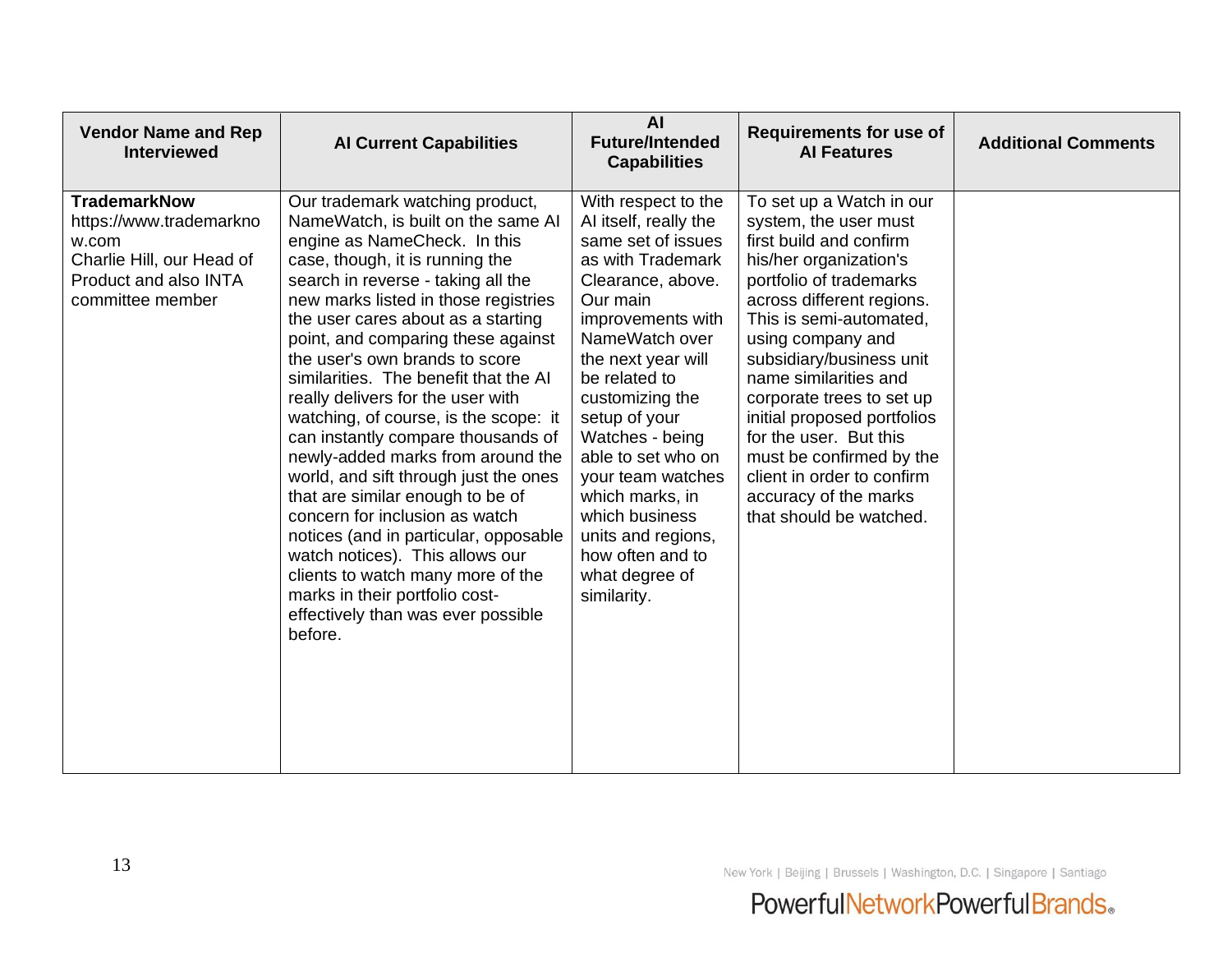| <b>Vendor Name and Rep</b><br><b>Interviewed</b>               | <b>Al Current Capabilities</b>                                                                                                                                                                                                                                                                                                                                                                                                                                                                                                                                                                                                                                                                                                                                                                                                         | <b>AI</b><br><b>Future/Intended</b><br><b>Capabilities</b>                                           | <b>Requirements for use of</b><br><b>Al Features</b>                                                                         | <b>Additional Comments</b> |
|----------------------------------------------------------------|----------------------------------------------------------------------------------------------------------------------------------------------------------------------------------------------------------------------------------------------------------------------------------------------------------------------------------------------------------------------------------------------------------------------------------------------------------------------------------------------------------------------------------------------------------------------------------------------------------------------------------------------------------------------------------------------------------------------------------------------------------------------------------------------------------------------------------------|------------------------------------------------------------------------------------------------------|------------------------------------------------------------------------------------------------------------------------------|----------------------------|
| <b>WilyFish</b><br>http://www.wilyfish.com<br>Stevan Lieberman | Offers internet monitoring system<br>with capability to send cease and<br>desist letters or start a UDRP<br>proceeding. System is more<br>automated than other internet<br>monitoring systems with very little<br>manpower which makes it most<br>economical. Can search domain<br>names historical data including<br>registrant data, DNS and IP<br>System.<br>Allows user to create "folders"<br>which are based on actions such as<br>a C&D letter, a new UDRP<br>proceeding; operates like a case<br>management system.<br>From website: WilyFish's systems<br>are capable of searching the<br>Internet based on numerous factors.<br>Common Examples:<br>Training on how to identify all<br>images on the client's website and<br>then searching the Internet based<br>on keywords to see if any single<br>product is being sold. | Fine tuning<br>programming; also<br>coming out with<br>new workflows and<br>subscription<br>options. | The subscription fees are<br>monthly flat rates ranging<br>from \$35 to \$250 and<br>each user can try 150<br>searches free. |                            |
|                                                                | Training on how to identify particular<br>products and then searching the                                                                                                                                                                                                                                                                                                                                                                                                                                                                                                                                                                                                                                                                                                                                                              |                                                                                                      |                                                                                                                              |                            |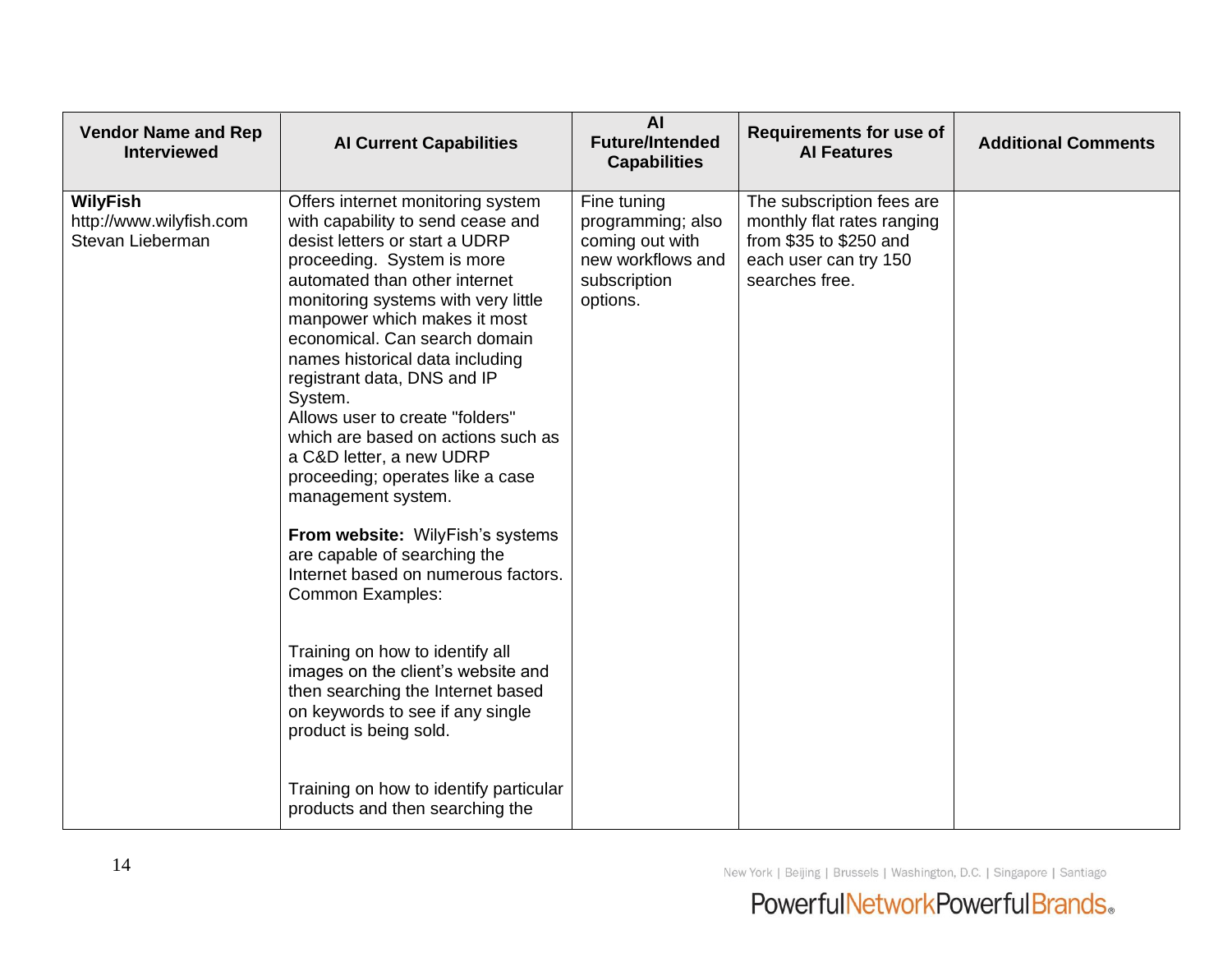| <b>Vendor Name and Rep</b><br><b>Interviewed</b> | <b>Al Current Capabilities</b>                                                                                                                                                                                                     | <b>AI</b><br><b>Future/Intended</b><br><b>Capabilities</b> | <b>Requirements for use of</b><br><b>Al Features</b> | <b>Additional Comments</b> |
|--------------------------------------------------|------------------------------------------------------------------------------------------------------------------------------------------------------------------------------------------------------------------------------------|------------------------------------------------------------|------------------------------------------------------|----------------------------|
|                                                  | web to see if the product is being<br>offered at a price point that is 50%<br>or less than the provided list price.<br>Training on how to identify particular<br>images to find out if they are being<br>used across the Internet. |                                                            |                                                      |                            |
|                                                  | Training on how to identify video to<br>find out if the video is being used<br>across the Internet.                                                                                                                                |                                                            |                                                      |                            |
|                                                  |                                                                                                                                                                                                                                    |                                                            |                                                      |                            |
|                                                  |                                                                                                                                                                                                                                    |                                                            |                                                      |                            |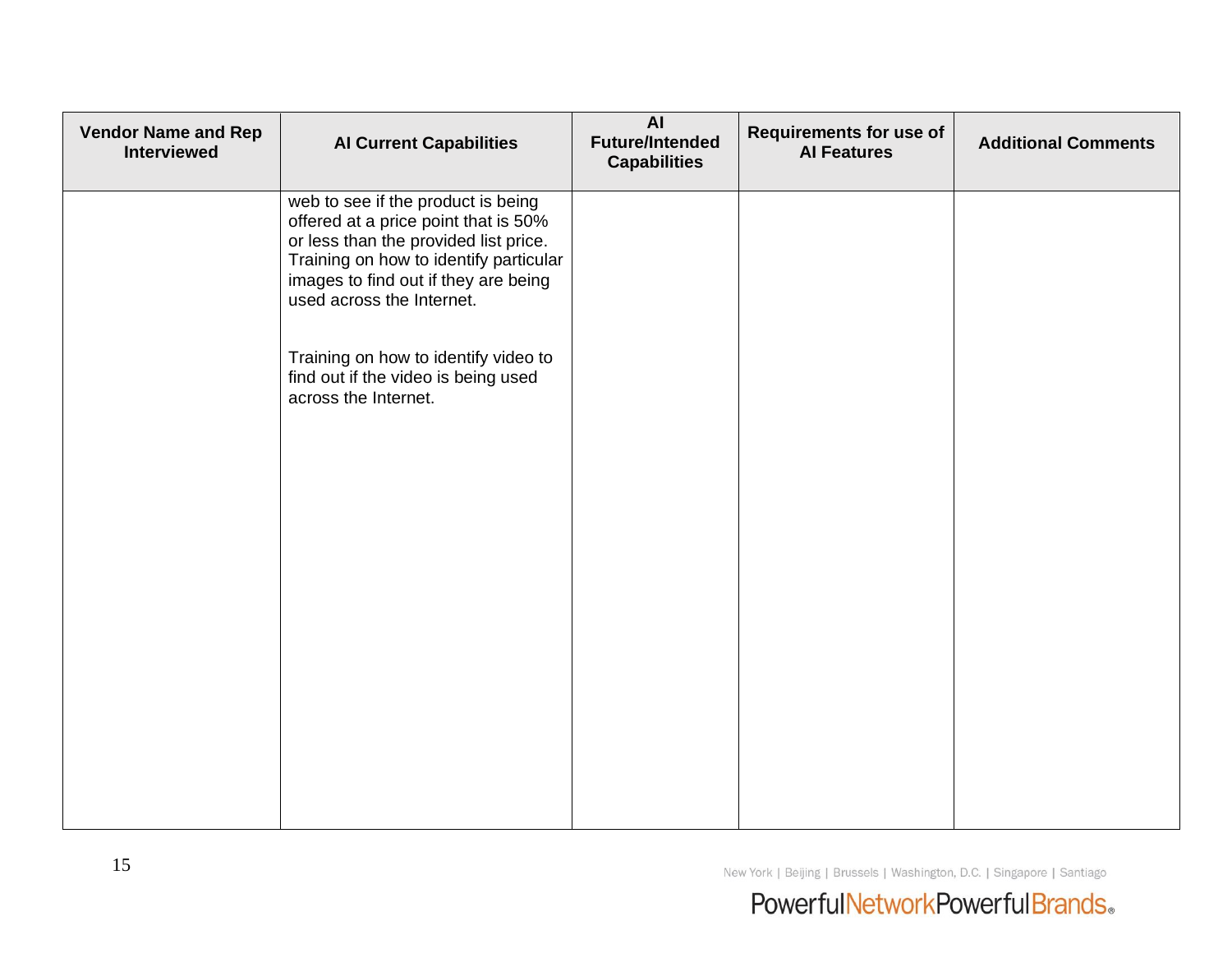| Darts-ip                  | In the field of Intellectual Property, | <b>Extracting product</b> | A threshold of reliability is | For the time being, AI is    |
|---------------------------|----------------------------------------|---------------------------|-------------------------------|------------------------------|
| https://www.darts-ip.com/ | classification of documents by type    | comparisons               | determined by comparing       | used by Darts-ip to classify |
| (recently acquired by     | (e.g. subpoenas versus decisions),     |                           | it with the performance of    | documents by type, and       |
| Clarivate, which also     | extraction of specific information     |                           | manual classifications -      | jurists do legal analysis of |
| owns CompuMark)           | from documents (names of parties,      |                           | the goal being to do          | the legal issues discussed   |
| <b>Claire Fobe</b>        | registration numbers, ), extraction    |                           | better than manual            | in the decisions.            |
|                           | of legal issues discussed,             |                           | classifications.              | As the volume of             |
|                           |                                        |                           |                               | documents collected on the   |
|                           |                                        |                           |                               | database increases, the      |
|                           |                                        |                           |                               | company is beginning to      |
|                           |                                        |                           |                               | use AI to automatically      |
|                           |                                        |                           |                               | analyze certain decisions    |
|                           |                                        |                           |                               | that use the same format     |
|                           |                                        |                           |                               | (e.g. decisions of           |
|                           |                                        |                           |                               | trademark offices relating   |
|                           |                                        |                           |                               | to provisional refusal of    |
|                           |                                        |                           |                               | international trademark      |
|                           |                                        |                           |                               | applications for lack of     |
|                           |                                        |                           |                               | distinctiveness).            |
|                           |                                        |                           |                               |                              |
|                           |                                        |                           |                               | Eventually, Darts-ip would   |
|                           |                                        |                           |                               | like to make greater use of  |
|                           |                                        |                           |                               | Al to achieve a fully        |
|                           |                                        |                           |                               | automated analysis of all    |
|                           |                                        |                           |                               | decisions.                   |
|                           |                                        |                           |                               |                              |
|                           |                                        |                           |                               |                              |
|                           |                                        |                           |                               |                              |
|                           |                                        |                           |                               |                              |
|                           |                                        |                           |                               |                              |
|                           |                                        |                           |                               |                              |
|                           |                                        |                           |                               |                              |
|                           |                                        |                           |                               |                              |
|                           |                                        |                           |                               |                              |
|                           |                                        |                           |                               |                              |
|                           |                                        |                           |                               |                              |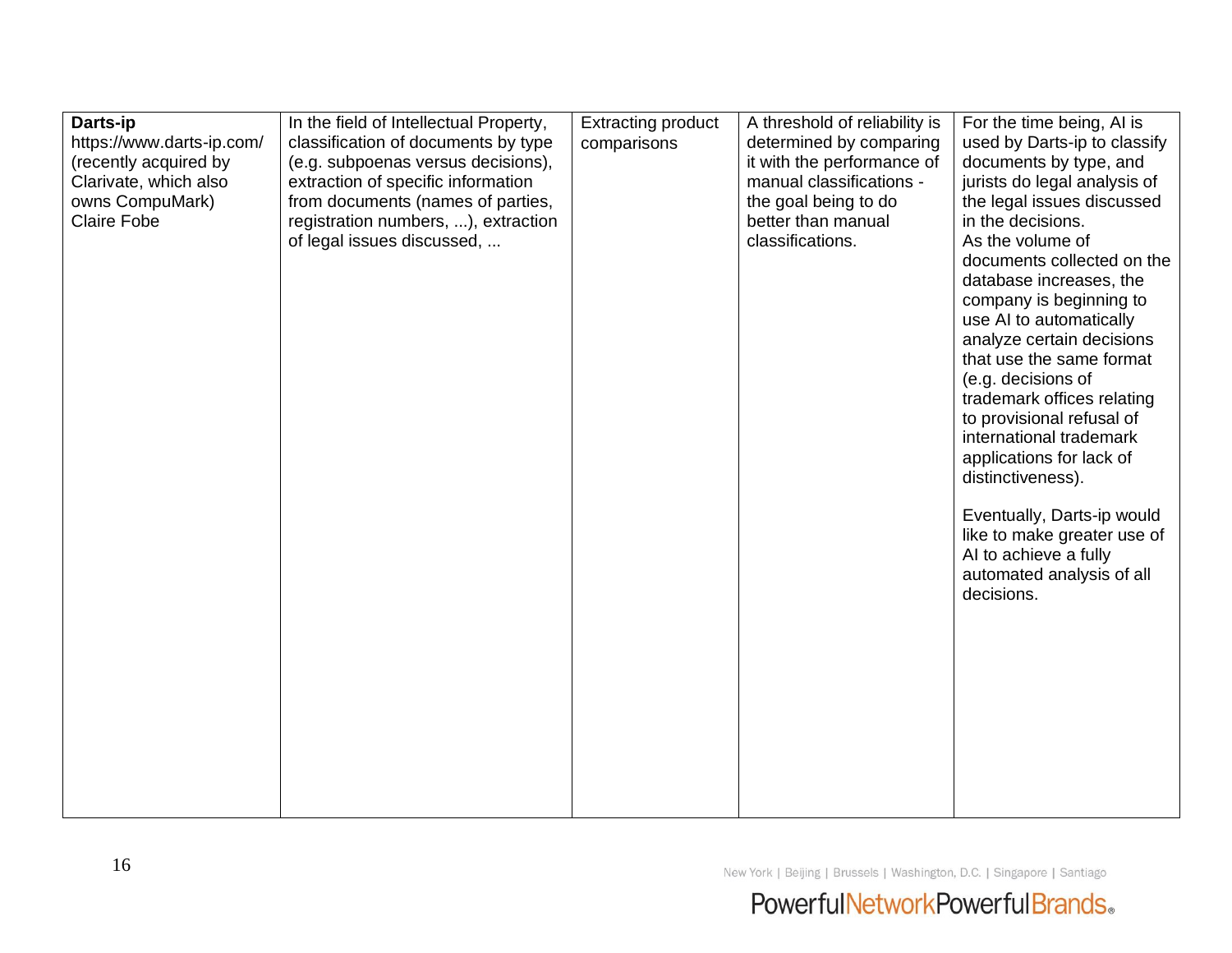| <b>Vendor Name and Rep</b><br><b>Interviewed</b> | <b>Al Current Capabilities</b>                                                                                                                                                                                                                                                                                                                                                                                                                                                                                                                                                                                                                                                                                                                                                                                                                                                                                                                                                                                                                                                                                                | <b>AI</b><br><b>Future/Intended</b><br><b>Capabilities</b> | <b>Requirements for use of</b><br><b>Al Features</b> | <b>Additional Comments</b>                                                                                                                               |
|--------------------------------------------------|-------------------------------------------------------------------------------------------------------------------------------------------------------------------------------------------------------------------------------------------------------------------------------------------------------------------------------------------------------------------------------------------------------------------------------------------------------------------------------------------------------------------------------------------------------------------------------------------------------------------------------------------------------------------------------------------------------------------------------------------------------------------------------------------------------------------------------------------------------------------------------------------------------------------------------------------------------------------------------------------------------------------------------------------------------------------------------------------------------------------------------|------------------------------------------------------------|------------------------------------------------------|----------------------------------------------------------------------------------------------------------------------------------------------------------|
| <b>Corsearch</b><br>https://corsearch.com        | AI is also utilized in watching<br>services as well. In this case, it is<br>running the search in reverse -<br>taking all the new marks listed in<br>those registries the user cares<br>about as a starting point and<br>comparing these against the user's<br>own brands to score similarities.<br>The benefit that the AI really<br>delivers for the user with watching,<br>of course, is the scope: it can<br>instantly compare newly filed marks<br>from around the world and aid in<br>identification of ones that are<br>deemed as confusingly similar<br>watch notices. In addition,<br>Corsearch utilizes AI for the brand<br>protection service offering in which<br>we ingest massive amounts of<br>online data spanning: domains,<br>websites, social media,<br>marketplaces and mobile app stores<br>in order to identify potentially<br>infringing use, counterfeit, gray<br>trade, compliance and other related<br>content issues that can adversely<br>impact the value of the brand. AI,<br>machine learning and other criteria<br>are utilized to narrow the results to<br>provide most relevant content for | - Extend and<br>improve existing<br>tools                  |                                                      | The requirements for use<br>of AI features would be<br>utilization of the Corsearch<br>services in which AI is<br>utilized for the product<br>offerings. |